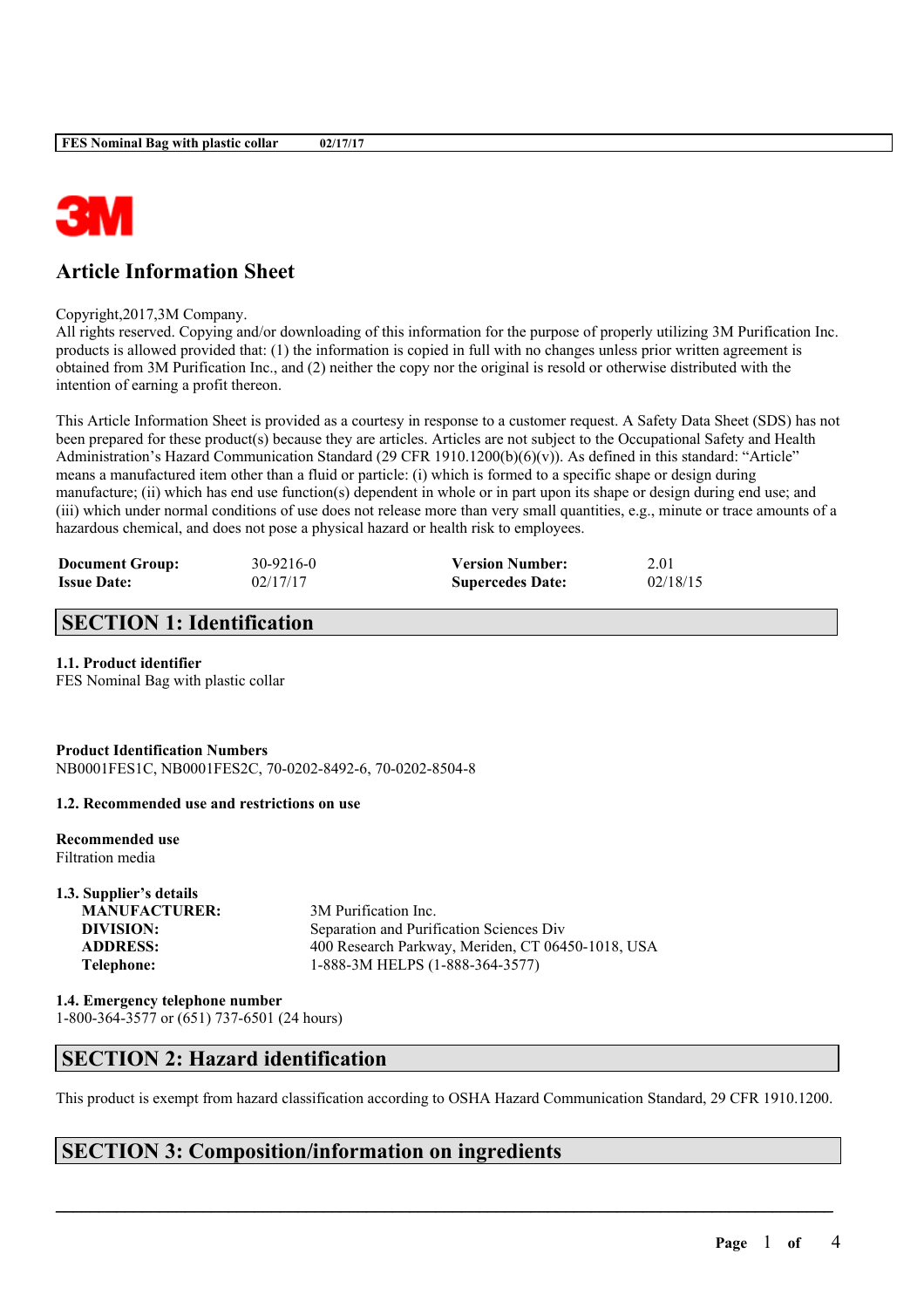### **FES Nominal Bag with plastic collar 02/17/17**

| Ingredient                   | C.A.S. No.    | $\%$ by Wt   |
|------------------------------|---------------|--------------|
| POLY(ETHYLENE TEREPHTHALATE) | 25038-59-9    | $70 -$<br>90 |
| CoPolymer                    | Trade Secret* | 30<br>$10-$  |

\*The specific chemical identity and/or exact percentage (concentration) of this composition has been withheld as a trade secret.

## **SECTION 4: First aid measures**

### **4.1. Description of first aid measures**

**Inhalation:** No need for first aid is anticipated.

**Skin Contact:** No need for first aid is anticipated.

**Eye Contact:** No need for first aid is anticipated.

#### **If Swallowed:**

No need for first aid is anticipated.

## **SECTION 5: Fire-fighting measures**

In case of fire: Use a fire fighting agent suitable for ordinary combustible material such as water or foam.

### **SECTION 6: Accidental release measures**

### **6.1. Personal precautions, protective equipment and emergency procedures** Not applicable.

### **6.2. Environmental precautions**

Not applicable.

### **6.3. Methods and material for containment and cleaning up**

Not applicable.

# **SECTION 7: Handling and storage**

### **7.1. Precautions for safe handling**

This product is considered to be an article which does not release or otherwise result in exposure to a hazardous chemical under normal use conditions.

### **7.2. Conditions for safe storage including any incompatibilities**

No special storage requirements.

### **SECTION 8: Exposure controls/personal protection**

This product is considered to be an article which does not release or otherwise result in exposure to a hazardous chemical under normal use conditions. No engineering controls or personal protective equipment (PPE) are necessary.

 $\mathcal{L}_\mathcal{L} = \mathcal{L}_\mathcal{L} = \mathcal{L}_\mathcal{L} = \mathcal{L}_\mathcal{L} = \mathcal{L}_\mathcal{L} = \mathcal{L}_\mathcal{L} = \mathcal{L}_\mathcal{L} = \mathcal{L}_\mathcal{L} = \mathcal{L}_\mathcal{L} = \mathcal{L}_\mathcal{L} = \mathcal{L}_\mathcal{L} = \mathcal{L}_\mathcal{L} = \mathcal{L}_\mathcal{L} = \mathcal{L}_\mathcal{L} = \mathcal{L}_\mathcal{L} = \mathcal{L}_\mathcal{L} = \mathcal{L}_\mathcal{L}$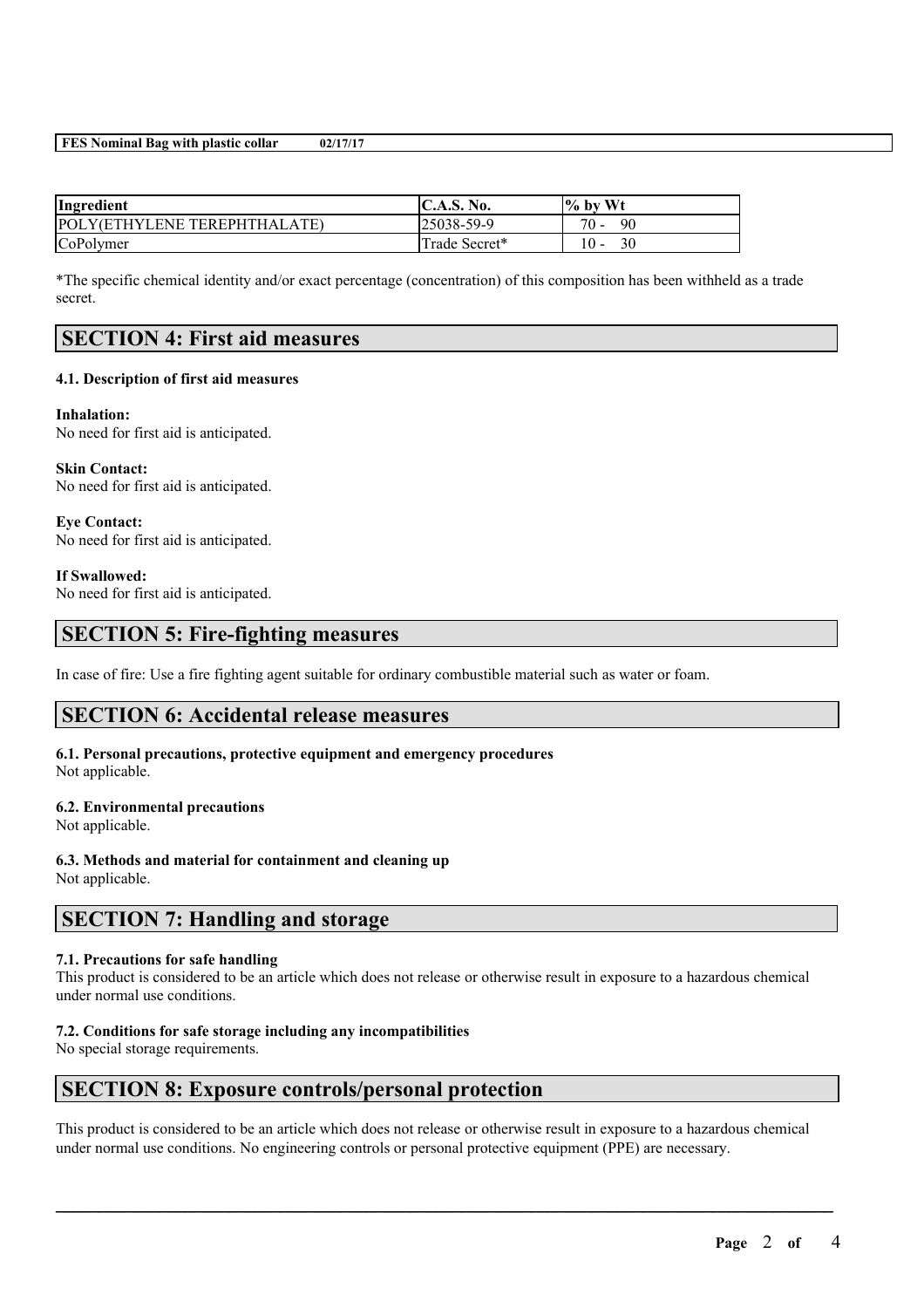## **SECTION 9: Physical and chemical properties**

### **9.1. Information on basic physical and chemical properties**

| <b>General Physical Form:</b>    | Solid              |
|----------------------------------|--------------------|
| <b>Specific Physical Form:</b>   | Non-Woven Material |
| Odor, Color, Grade:              | Odorless White     |
| <b>Odor threshold</b>            | Not Applicable     |
| <b>Melting point</b>             | $130 - 300$ °C     |
| <b>Boiling Point</b>             | Not Applicable     |
| <b>Flash Point</b>               | No flash point     |
| Flammability (solid, gas)        | Not Classified     |
| <b>Flammable Limits(LEL)</b>     | No Data Available  |
| <b>Flammable Limits(UEL)</b>     | No Data Available  |
| <b>Vapor Pressure</b>            | Not Applicable     |
| <b>Specific Gravity</b>          | Not Applicable     |
| <b>Solubility in Water</b>       | Nil                |
| Solubility- non-water            | Not Applicable     |
| <b>Autoignition temperature</b>  | No Data Available  |
| <b>Decomposition temperature</b> | Not Applicable     |
|                                  |                    |

## **SECTION 10: Stability and reactivity**

This material is considered to be non reactive under normal use conditions.

# **SECTION 11: Toxicological information**

### **Inhalation:**

No health effects are expected

**Skin Contact:** No health effects are expected

**Eye Contact:** No health effects are expected

**Ingestion:** No health effects are expected

### **Additional Information:**

This product, when used under reasonable conditions and in accordance with the directions for use, should not present a health hazard. However, use or processing of the product in a manner not in accordance with the product's directions for use may affect the performance of the product and may present potential health and safety hazards.

## **SECTION 12: Ecological information**

This article is expected to present a low environmental risk either because use and disposal are unlikely to result in a significant release of components to the environment or because those components that may be released are expected to have insignificant environmental impact.

 $\mathcal{L}_\mathcal{L} = \mathcal{L}_\mathcal{L} = \mathcal{L}_\mathcal{L} = \mathcal{L}_\mathcal{L} = \mathcal{L}_\mathcal{L} = \mathcal{L}_\mathcal{L} = \mathcal{L}_\mathcal{L} = \mathcal{L}_\mathcal{L} = \mathcal{L}_\mathcal{L} = \mathcal{L}_\mathcal{L} = \mathcal{L}_\mathcal{L} = \mathcal{L}_\mathcal{L} = \mathcal{L}_\mathcal{L} = \mathcal{L}_\mathcal{L} = \mathcal{L}_\mathcal{L} = \mathcal{L}_\mathcal{L} = \mathcal{L}_\mathcal{L}$ 

## **SECTION 13: Disposal considerations**

Dispose of contents/container in accordance with the local/regional/national/international regulations.